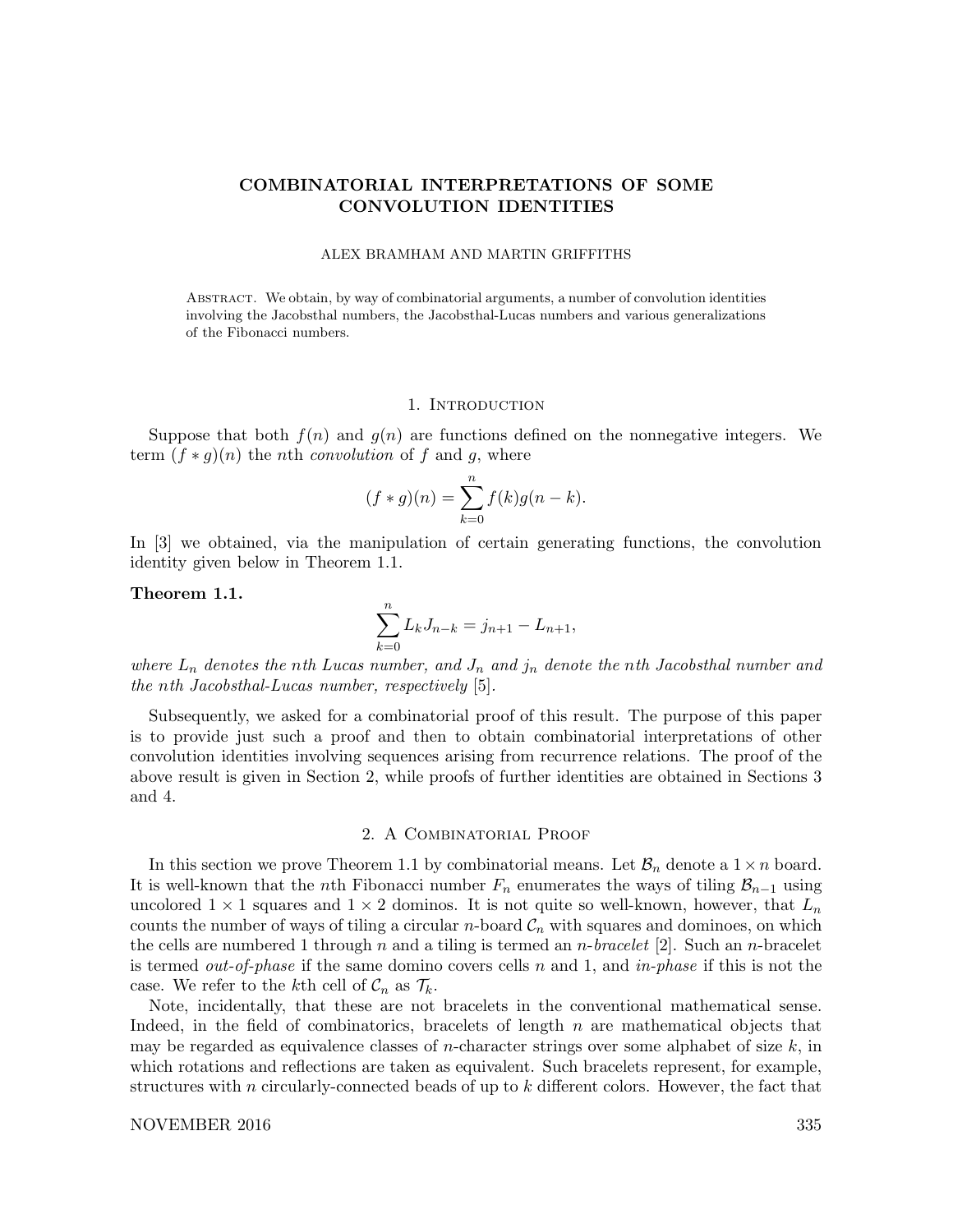### THE FIBONACCI QUARTERLY

the cells of  $C_n$  are numbered means that there are no such symmetry considerations in our scenario. It is also worth pointing out here that there are  $F_{n+1}$  in-phase and  $F_{n-1}$  out-of-phase uncolored tilings of  $\mathcal{C}_n$ , leading to the well-known identity  $L_n = F_{n+1} + F_{n-1}$ .

The nth Jacobsthal number  $J_n$  enumerates the ways of tiling  $\mathcal{B}_{n-1}$  using white 1×1 squares, white  $1\times 2$  dominos and black  $1\times 2$  dominos, while the nth Jacobsthal-Lucas number  $j_n$  counts the number of ways of tiling  $\mathcal{C}_n$  with these white squares, white dominos and black dominoes [1]. Again, there arises the possibility of both in-phase and out-of-phase n-bracelets. Now, we give the proof of Theorem 1.1.

*Proof.* Let us count the number of ways of tiling  $C_n$  with white squares, white dominos and black dominoes under the restriction that there must be at least one black domino present in each of the resultant n-bracelets. This enumeration will be carried out in two different ways.

First, consider the in-phase n-bracelets containing at least one black domino. For each such n-bracelet there exists some k with  $1 \leq k \leq n-1$  for which a black domino covers both  $\mathcal{T}_k$  and  $\mathcal{T}_{k+1}$ , all the leftmost  $k-1$  cells in the *n*-bracelet are covered by white tiles and the rightmost  $n - (k + 1)$  ones can be tiled using white squares, white dominos and black dominos. Bearing in mind the combinatorial interpretations of  $F_n$  and  $J_n$  mentioned previously, it follows that the number of such n-bracelets is given by  $F_kJ_{n-k}$ . Summing over all possible values of k gives us

$$
\sum_{k=1}^{n} F_k J_{n-k}
$$

as the number of in-phase n-bracelets.

We now enumerate the out-of-phase *n*-bracelets containing at least one black domino. Suppose first that a white domino covers cells  $n$  and 1. This leaves us with what is essentially a  $1 \times (n-2)$  board to tile using white squares, white dominos and black dominoes under the restriction that there must be at least one black domino present in each of these  $(n-2)$ -bracelets. A similar argument to that given in the previous paragraph leads to

$$
\sum_{k=1}^{n-2} F_k J_{n-k-2}
$$

as the number of out-of-phase n-bracelets in which at least one black domino is present and a white domino covers cells n and 1. The remaining out-of-phase  $n$ -bracelets arise from the situation in which a black domino occupies cells  $n$  and 1. Enumerating such n-bracelets is equivalent to counting the number of tilings of  $\mathcal{B}_{n-2}$  using white squares, white dominos and black dominoes. This is equal to  $F_1J_{n-1}$ , where the factor  $F_1 = 1$  has been included for ease and consistency of notation.

We are now able to enumerate the ways of tiling  $C_n$  with white squares, white dominos and black dominoes under the restriction that there must be at least one black domino present in each of these  $n$ -bracelets. This is given by

$$
\sum_{k=1}^{n} F_k J_{n-k} + F_1 J_{n-1} + \sum_{k=1}^{n-2} F_k J_{n-k-2} = \sum_{k=1}^{n} F_k J_{n-k} + F_1 J_{n-1} + \sum_{k=3}^{n} F_{k-2} J_{n-k}
$$

$$
= \sum_{k=1}^{n} (F_k + F_{k-2}) J_{n-k} + F_1 J_{n-1} - F_0 J_{n-2} - F_{-1} J_{n-1}
$$

336 VOLUME 54, NUMBER 4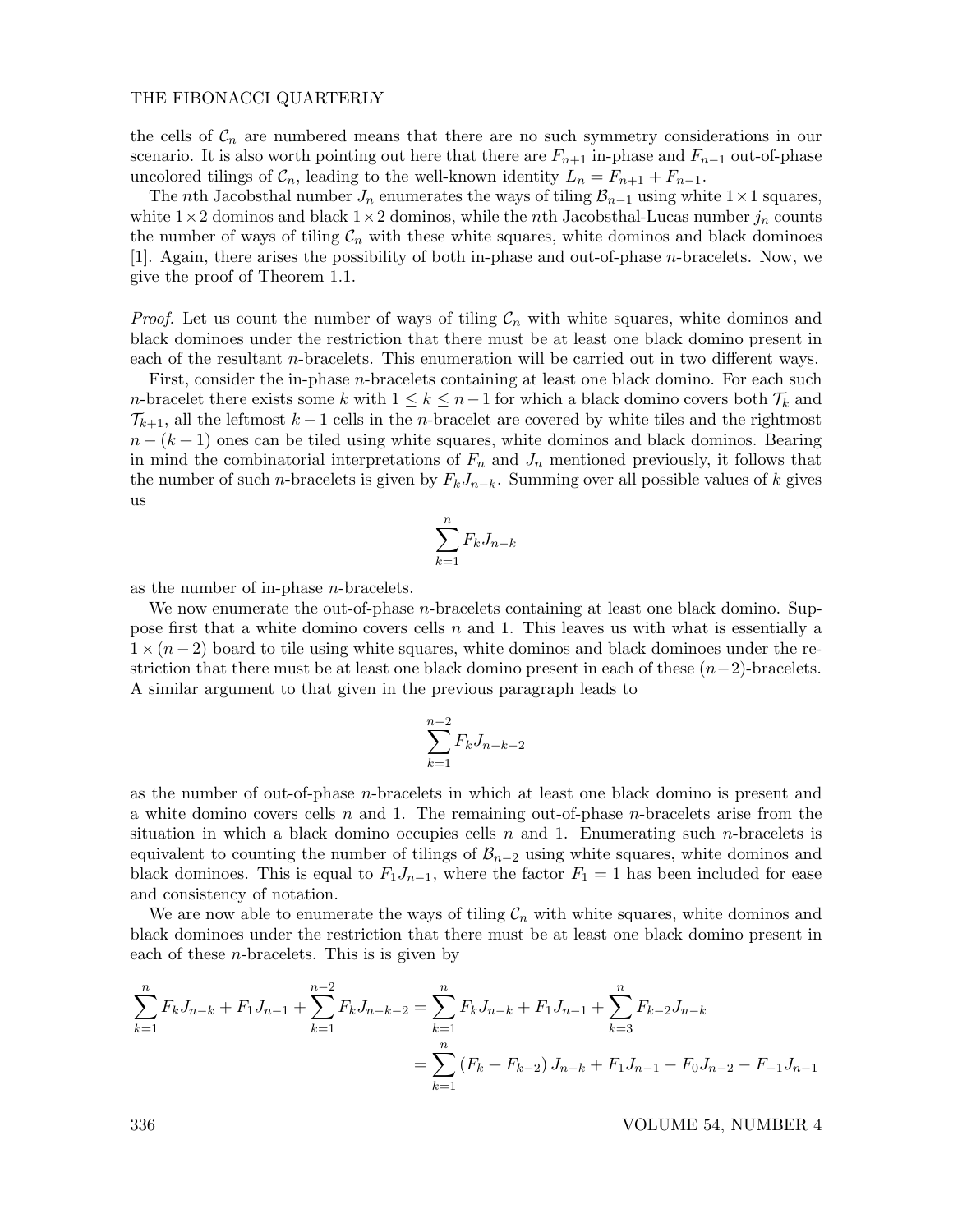$$
= \sum_{k=1}^{n} L_{k-1} J_{n-k}
$$
  
= 
$$
\sum_{k=0}^{n-1} L_{k} J_{n-1-k}.
$$

From the combinatorial interpretations of  $j_n$  and  $L_n$  we see that  $j_n - L_n$  gives the total number of ways of tiling  $C_n$  with white squares, white dominos and black dominoes under the restriction that each of the resultant n-bracelets must contain at least one black domino. We thus have

$$
\sum_{k=0}^{n-1} L_k J_{n-1-k} = j_n - L_n,
$$

from which the statement of the theorem follows, noting that the n-bracelets generated via the initial enumeration are indeed unique.

#### 3. Further Identities

We now go on to obtain two further results by way of combinatorial proofs. First, let  $\mathcal{S}_r = \{s_1, \ldots, s_r, d\}$  be the set composed of  $r \ge 1 \times 1$  squares of different colors and a single  $1 \times 2$ domino. Next, for some fixed  $r \in \mathbb{N}$ , let  $(F_r(n))_{n\geq 0}$  be the generalized Fibonacci sequence given by

$$
F_r(n) = rF_r(n-1) + F_r(n-2),
$$

where  $F_r(0) = 0$  and  $F_r(1) = 1$ . It is well-known that  $F_r(n)$  enumerates the ways of tiling  $\mathcal{B}_{n-1}$  using elements from  $\mathcal{S}_r$ . In our next theorem we obtain a result concerning a convolution involving this generalized Fibonacci sequence.

**Theorem 3.1.** Let  $a, b, n \in \mathbb{N}$ , where  $b > a$ . Then

$$
(F_a * F_b)(n) = \frac{F_b(n) - F_a(n)}{b - a}.
$$

*Proof.* Let  $S = S_b \setminus S_a$ . In order to prove this result we count, in two different ways, the number of tilings of  $\mathcal{B}_{n-1}$  using elements from  $\mathcal{S}_b$ , where we impose the restriction that each tiling must contain at least one element from  $S$ .

First, let us denote the kth cell, going from left to right, of  $\mathcal{B}_{n-1}$  by  $\mathcal{U}_k$ , where  $1 \leq k \leq n-1$ . We enumerate the restricted tilings of  $\mathcal{B}_{n-1}$  in a systematic way, as follows. Any one of the  $b-a$  elements of S, each of which is a square tile, is placed on  $\mathcal{U}_k$ . The section of  $\mathcal{B}_{n-1}$  to the left of  $\mathcal{U}_k$  is then tiled with elements from  $\mathcal{S}_a$  while the section to the right of  $\mathcal{U}_k$  is tiled with elements from  $S_b$ . Note then that this gives us a tiling of  $\mathcal{B}_{n-1}$  for which the first appearance of a tile from S occurs at  $\mathcal{U}_k$ . From this we see that the total number of tilings for which the first appearance of a tile from S occurs, when moving from left to right, at  $\mathcal{U}_k$  is given by

$$
(b-a)F_a((k-1)+1)F_b(((n-1)-k)+1)=(b-a)F_a(k)F_b(n-k).
$$

Summing over all k such that  $1 \leq k \leq n-1$ , we see that the total number of tilings of  $\mathcal{B}_{n-1}$ using elements from  $S_b$ , with the restriction that each tiling must contain at least one element from  $S$ , is given by

$$
(b-a)\sum_{k=1}^{n-1} F_a(k)F_b(n-k) = (b-a)\sum_{k=0}^{n} F_a(k)F_b(n-k)
$$

$$
= (b-a)\left(F_a * F_b\right)(n),
$$

NOVEMBER 2016 337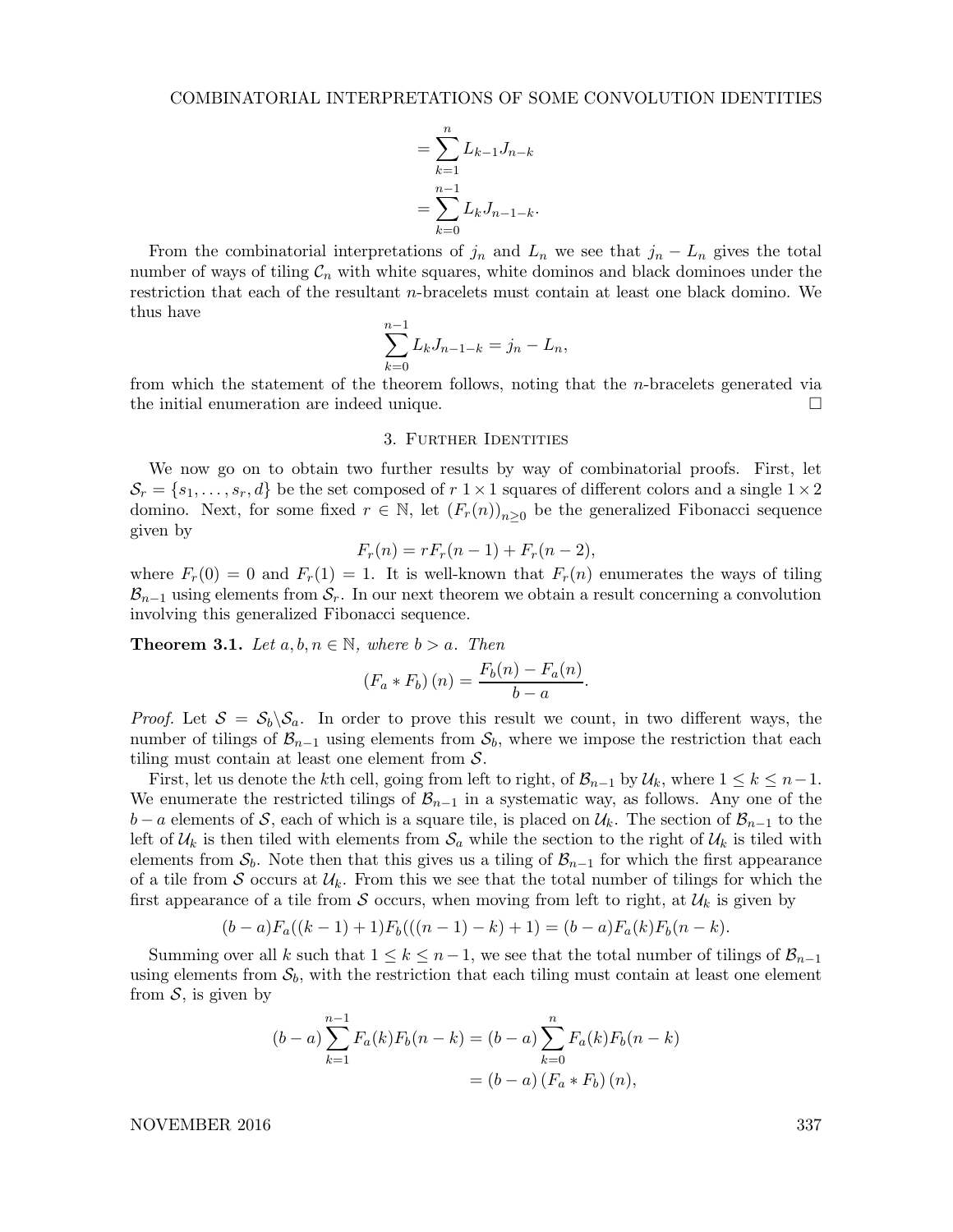## THE FIBONACCI QUARTERLY

where, in the first step, we have used the fact that  $F_a(0) = F_b(0) = 0$ . Notice that the tilings generated by the above process are unique.

Finally, on noting that  $F_b(n) - F_a(n)$  gives the number of total number of tilings of  $\mathcal{B}_{n-1}$ using elements from  $S_b$ , with the restriction that each tiling must contain at least one element from  $S$ , we have completed the proof of the theorem.

Our next result is related to Theorem 3.1 in the sense that the roles of the squares and dominos are interchanged. Indeed, we adopt a similar approach here to that used in Theorem 3.1, but include the proof for the sake of completeness.

Let  $\mathcal{D}_r = \{d_1, \ldots, d_r, s\}$  be the set composed of  $r \geq 1 \times 2$  dominos of different colors and a single  $1 \times 1$  square. For some fixed  $r \in \mathbb{N}$ , let  $(G_r(n))_{n \geq 0}$  be the generalized Fibonacci sequence given by

$$
G_r(n) = G_r(n-1) + rG_r(n-2),
$$

where  $G_r(0) = 0$  and  $G_r(1) = 1$ . It is known that  $G_r(n)$  enumerates the ways of tiling  $\mathcal{B}_{n-1}$ using elements from  $\mathcal{D}_r$ .

**Theorem 3.2.** Let  $a, b, n \in \mathbb{N}$ , where  $b > a$ . Then

$$
(G_a * G_b)(n) = \frac{G_b(n+1) - G_a(n+1)}{b-a}.
$$

*Proof.* We start by letting  $\mathcal{D} = \mathcal{D}_b \backslash \mathcal{D}_a$ . This time we consider the tilings of  $\mathcal{B}_n$ , where  $\mathcal{U}_k$ denotes the kth cell of  $\mathcal{B}_n$ . When enumerating the restricted tilings, any one of the  $b - a$ elements of D, each of which is a domino, covers both  $U_k$  and  $U_{k+1}$ , where  $1 \leq k \leq n-1$ . The section of  $\mathcal{B}_n$  to the left of  $\mathcal{U}_k$  is then tiled with elements from  $\mathcal{D}_a$  while the section to the right of  $\mathcal{U}_{k+1}$  is tiled with elements from  $\mathcal{D}_b$ . Note then that this gives us a tiling of  $\mathcal{B}_n$ for which the first appearance, when moving from left to right, of a tile from  $D$  occurs at  $U_k$ . From this we see that the total number of tilings for which the first appearance of a tile from  $\mathcal D$  occurs at  $\mathcal U_k$  is given by

$$
(b-a)G_a((k-1)+1)G_b((n-(k+1))+1)=(b-a)G_a(k)G_b(n-k).
$$

Now, summing over all k such that  $1 \leq k \leq n-1$ , we see that the total number of tilings of  $\mathcal{B}_n$  using elements from  $\mathcal{D}_b$ , with the restriction that each tiling must contain at least one element from  $D$ , is given by

$$
(b-a)\sum_{k=1}^{n-1}G_a(k)G_b(n-k) = (b-a)\sum_{k=0}^{n}G_a(k)G_b(n-k)
$$

$$
= (b-a)(G_a * G_b)(n),
$$

where, in the first step, we have used the fact that  $G_a(0) = G_b(0) = 0$ . Notice once again that the tilings generated by the above process are unique.

Then, since  $G_b(n+1) - G_a(n+1)$  gives the total number of tilings of  $\mathcal{B}_n$  using elements from  $\mathcal{D}_b$ , with the restriction that each tiling must contain at least one element from  $\mathcal{D}_b$ , the theorem has been proved.  $\square$ 

## 4. A Generalization

The results given in Theorems 3.1 and 3.2 can in fact be generalized somewhat. To this end, we let  $\mathcal{M}_{r,t} = \{s_1, \ldots, s_r, d_1, \ldots, d_t\}$  be the set composed of  $r \in \mathcal{X}$  squares of different colors and  $t \geq 1 \times 2$  dominos of different colors. Note that, for  $b > a$ , the differences  $\mathcal{M}_{b,t} \backslash \mathcal{M}_{a,t}$ and  $\mathcal{M}_{r,b}\setminus\mathcal{M}_{r,a}$  are just the sets S and D, respectively, as defined previously in the proofs